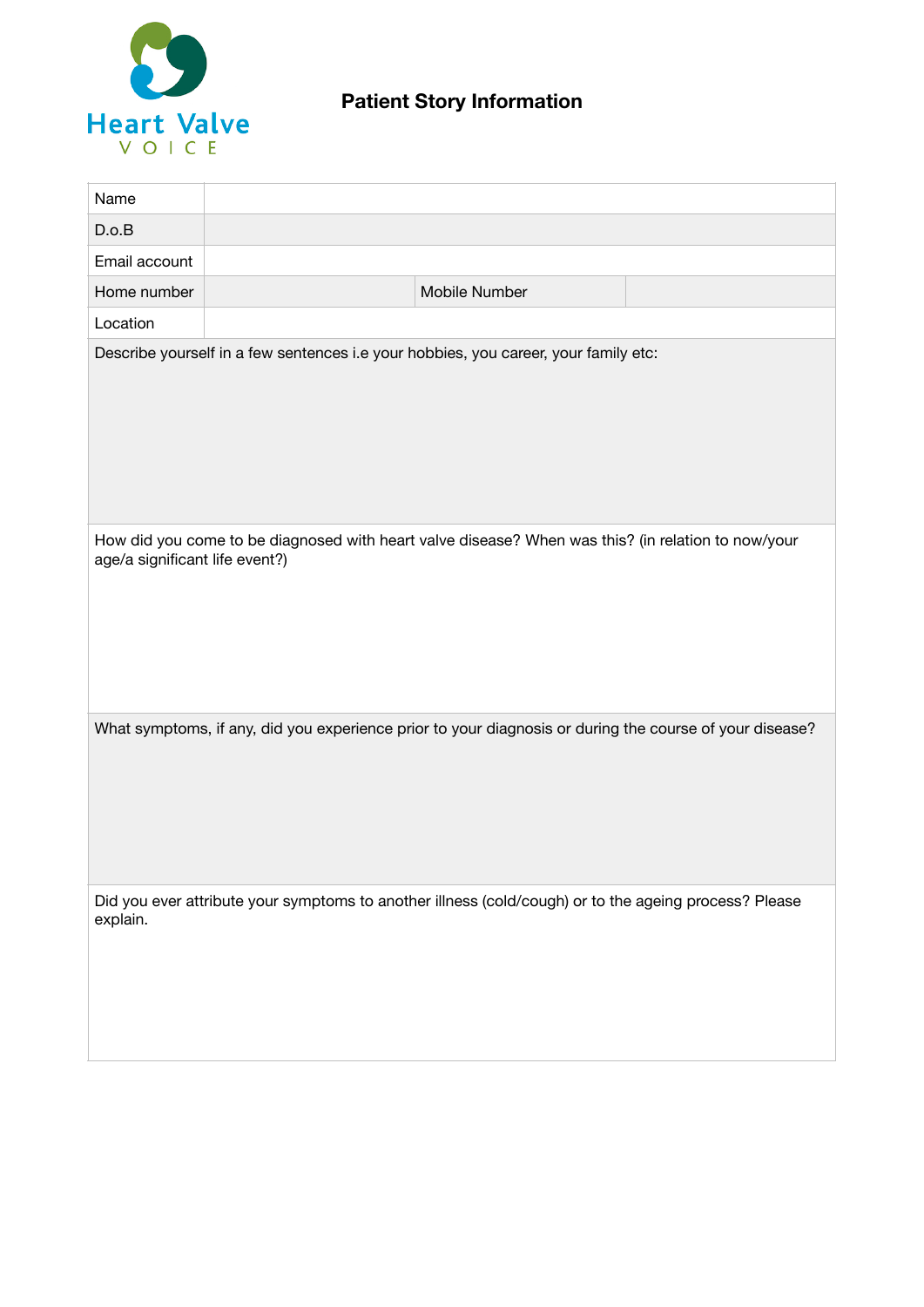What effects do you think heart valve disease had on your overall fitness, and how did that transpire to your lifestyle?

What steps were taken by your GP/medical professional to diagnose your HVD? What was the diagnosis?

How quickly were your referred to a cardiologist? What was your experience with the cardiologist? i.e. what tests and explanations did you receive?

How did you feel when you were told that heart valve disease was the source of your ill-health? What were your thoughts/reactions?

What did you know about HVD before you were diagnosed? Had you heard of the disease?

Were you able to find any information about our diagnosis and where from? What information did you find helpful?

Have you received treatment or discussed treatment with your consultant? What advise did your consultant/surgeon give you about how best to treat your heart valve disease?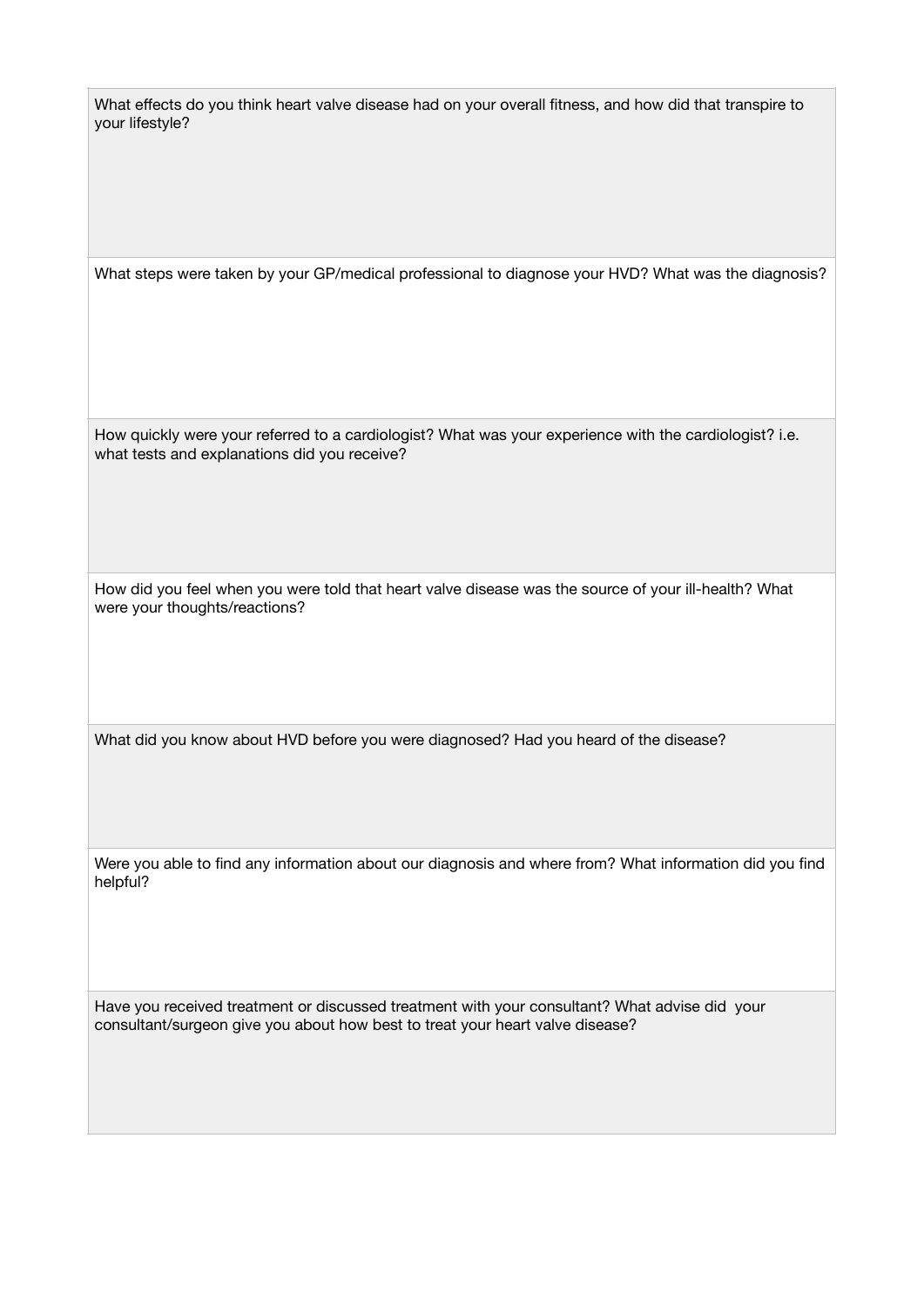| If you have received treatment, what treatment did you undergo and when? How did you feel about going<br>into treatment?        |  |  |  |
|---------------------------------------------------------------------------------------------------------------------------------|--|--|--|
| Surgeon's<br>names                                                                                                              |  |  |  |
| Hospital                                                                                                                        |  |  |  |
| Type of<br>Treatment                                                                                                            |  |  |  |
| How did you prepare for your treatment or how did your clinicians help you prepare?                                             |  |  |  |
| How was your recovery? What aftercare was provided by the hospital/centre you attended?                                         |  |  |  |
| How did you find the first week after your treatment?                                                                           |  |  |  |
| One month after your treatment, how did you feel? Have you noticed any improvements in your quality of<br>life?                 |  |  |  |
| Can you give us a 'top-tip' for the recovery process? Did you find any particular exercise or activity<br>particularly helpful? |  |  |  |